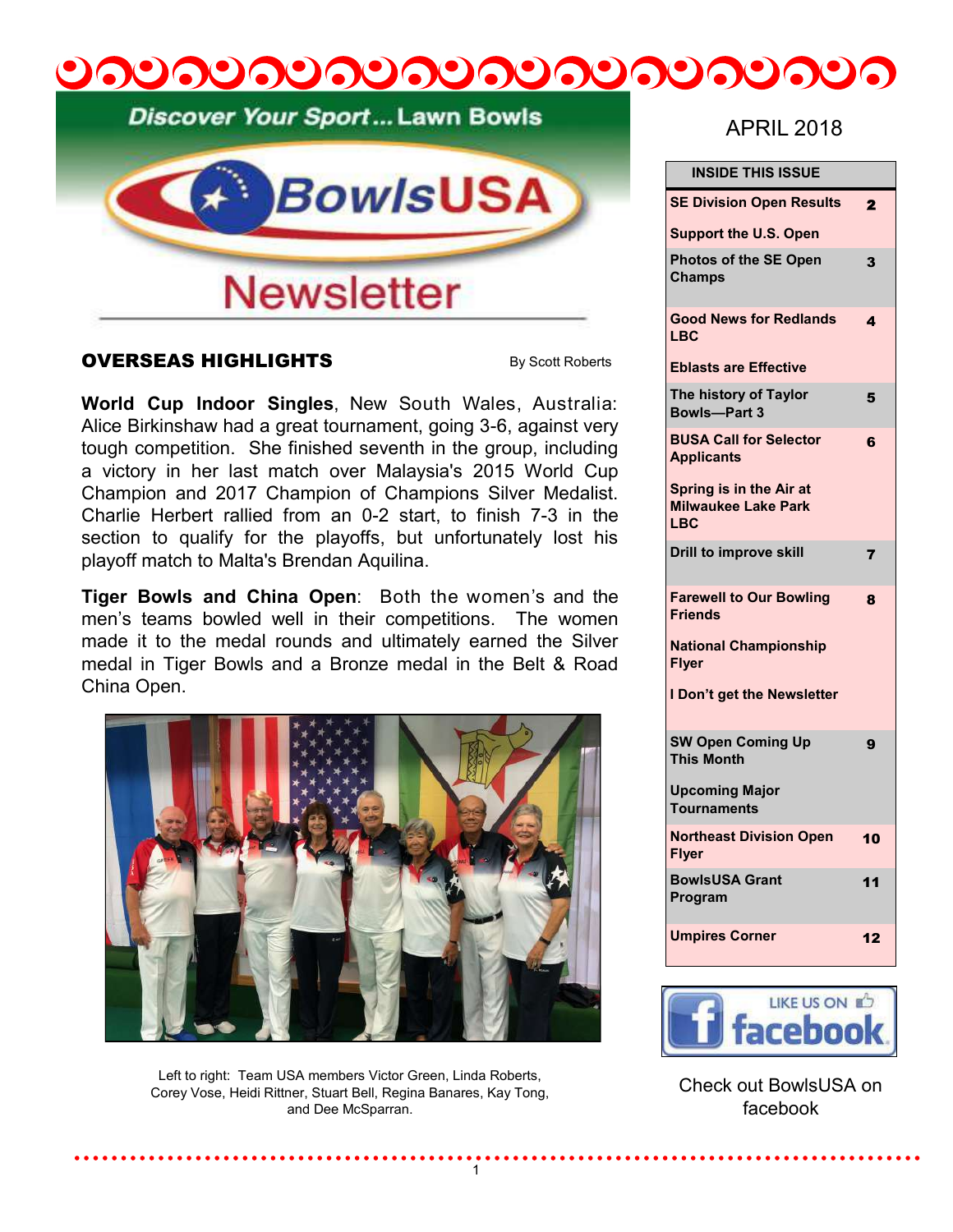

#### SOUTHEAST DIVISION OPEN RESULTS

Submitted by Garry Higgins

Fifty-six women and 70 men competed in the Southeast Division Open held 3/3 to 3/9 (Women's events) and 3/10 to 3/15 (Men's events). All events were held at Sun City Center Lawn Bowling Club. Winners of the championship flights were:

| <b>Women's events:</b>                                            | Men's events:                                                     |
|-------------------------------------------------------------------|-------------------------------------------------------------------|
| Singles: Judy Bacon                                               | Singles: Bud Ricucci                                              |
| Pairs: Cathy Mills & Sandy Wall                                   | Pairs: Garry Watts & and Pat Beggs                                |
| Fours: Val Bechard, Sharon Farish,<br>Mary Meldrum, Debbie Foster | Fours: Steve Nelson, Paul Ward,<br><b>Rick Abell, Rich Cleary</b> |
| Bowler of the Tournament: Judy Bacon                              | Bowler of the Tournament: Garry                                   |

Go to page 3 for photos of the champions. Full results for all flights can be found at the Southeast Division website. Find **[women's results](http://www.sedlawnbowls.org/2018-sed-womens-open/)** here; and **[men's results](http://www.sedlawnbowls.org/2018-sed-open-mens-tournament/)** here.

**Watts** 



# SUPPORT FOR THE U.S. OPEN

Planners for the U.S. Open to be held in Phoenix in November recently put out two calls for financial and physical support needed to put on a successful Open.

Here's how individuals/Divisions can help.

**Individuals**: Tax-deductible cash donations can be made through the USLBA Memorial Fund. Click here for Information on **[how to donate](http://www.bowlsusa.us/lend-support.html)**. Be sure to check the option for "U.S. Open".

**Divisions**: Assistance is sought for funding, gathering suppliers for merchandise sales items and opportunity drawing prizes, and coordination of sales and other activities during the Open. Contact **[Ron Rollick](mailto:dbsgrnkegler63@outlook.com)**.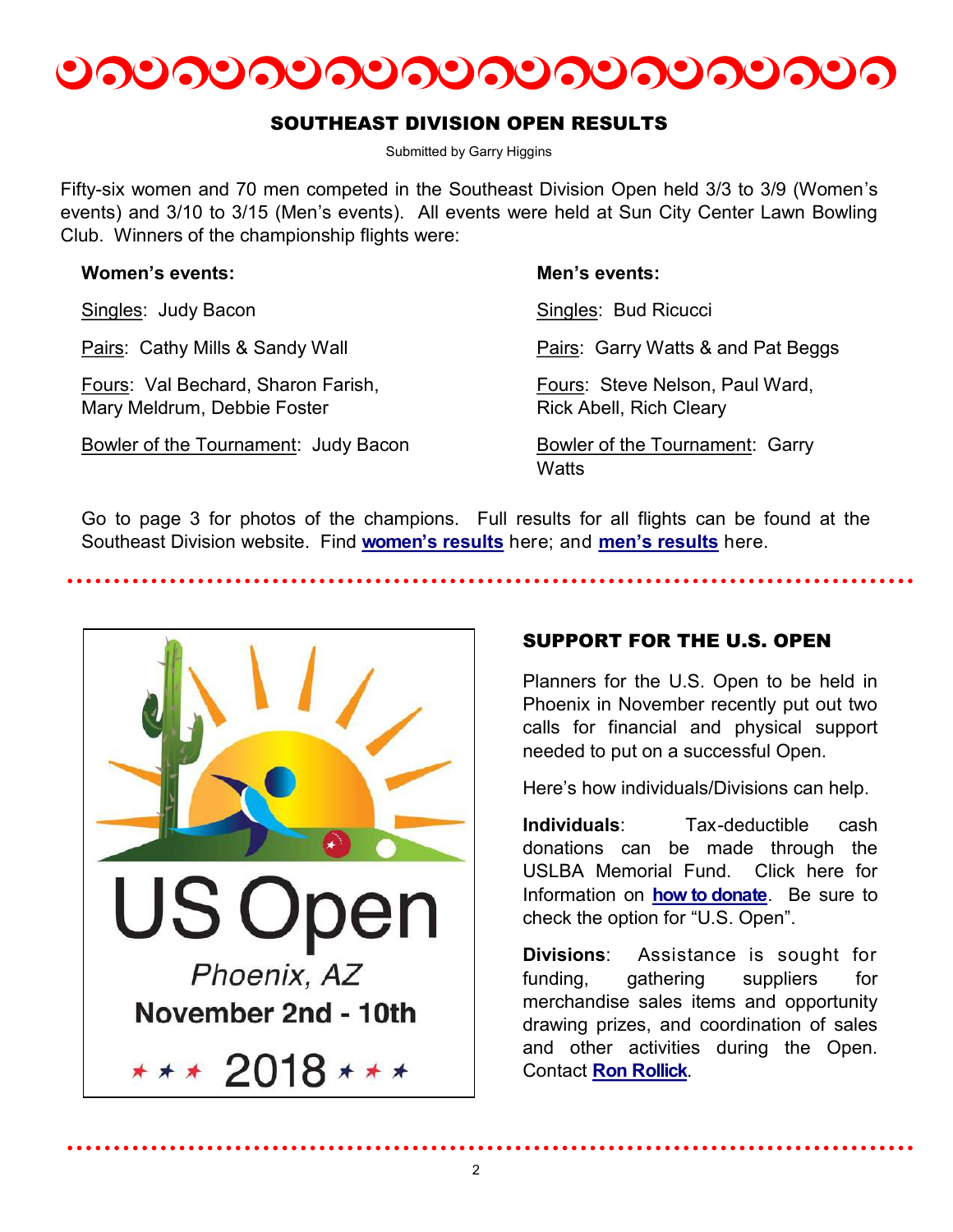

### CHAMPIONS OF THE SOUTHEAST DIVISION OPEN



Men's Fours: Rich Cleary, Rick Abell, Paul Ward, Steve Nelson



Women's Fours: Val Bechard, Sharon Farish, Mary Meldrum , Debbie Foster



Men's Singles: Garry Watts

**CONGRATS TO ALL OF THE CHAMPIONS**



Women's Singles: Judy Bacon



Women's Pairs: Cathy Mills & Sandy Wall

. . . . . . .

. . . . . .



Men's Pairs: Garry Watts & Pat Beggs

..........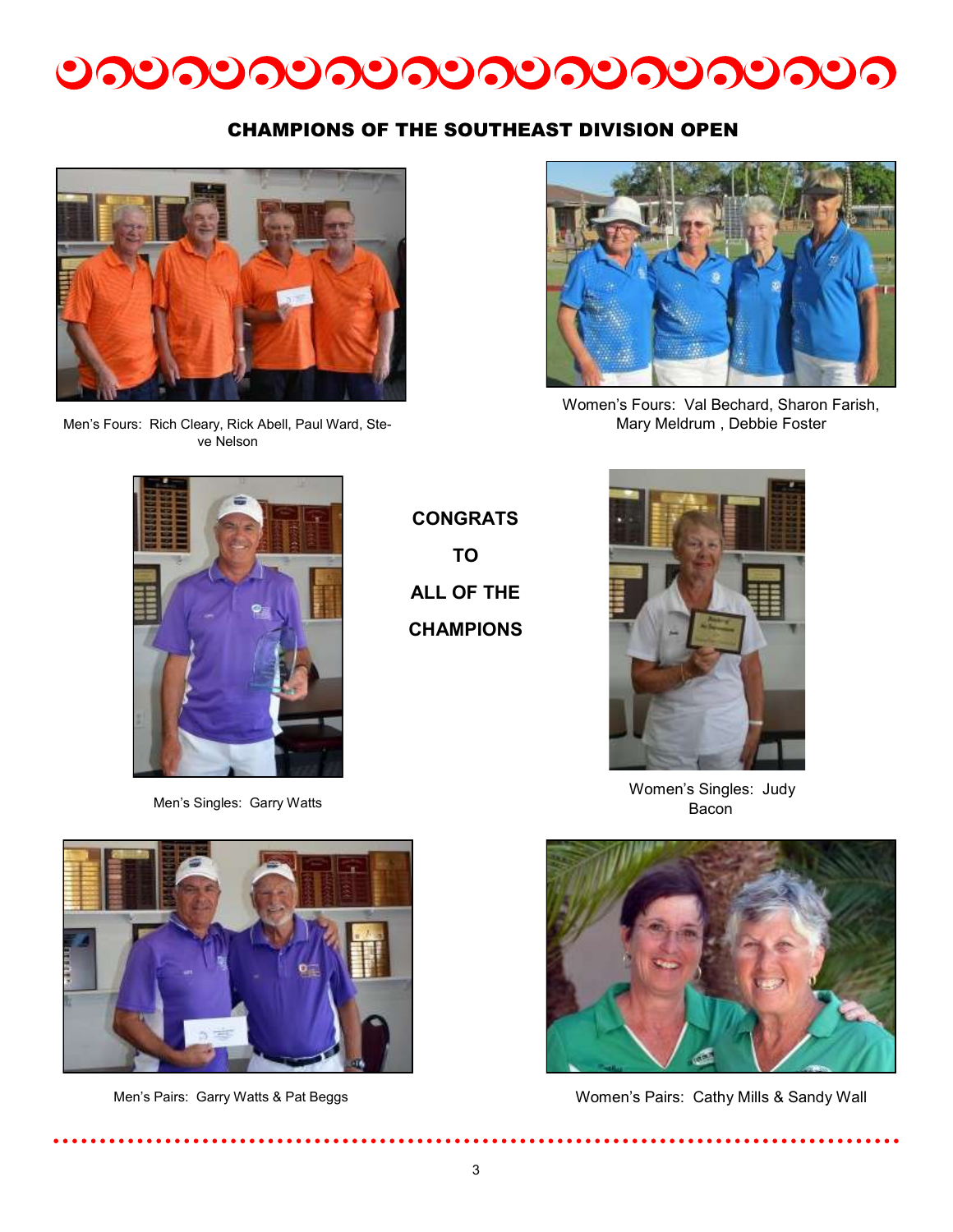

#### GOOD NEWS FOR REDLANDS LBC

Excerpted from an article in *Redland Daily Facts*

Preparations for a planned skate park in Sylvan Park in Redlands, CA, have raised concerns among Lawn Bowling Club advocates who worry the historic venue may be under threat. Recently, however, the City Council clarified the boundaries for the historic lawn bowling club which was constructed in 1926 and was designated as a local historic site in 2015. The boundaries were clarified to ensure that there won't be any ambiguity when the skate park is under construction.



Member Scott Yahnke is silhouetted as he bowls during morning games at Redlands Lawn Bowling Club.

#### EBLASTS ARE EFFECTIVE

You may have noticed that you've been receiving eblasts on a variety of subjects lately. Turns out that they aren't just filling up your email inbox; they are actually helping to find bowlers who have much needed background to help with a wide variety of club, Division, and BowlsUSA issues. Division officers, club presidents, and tournament chairs can use this avenue, too, to publicize information and events to their bowlers. It's simple. Just:

1. Write up your message;

- 3. Send a request to:
- 2. Determine what the distribution should be;
- bowlsusanews@gmail.com, or contact your Division Councilor.

AND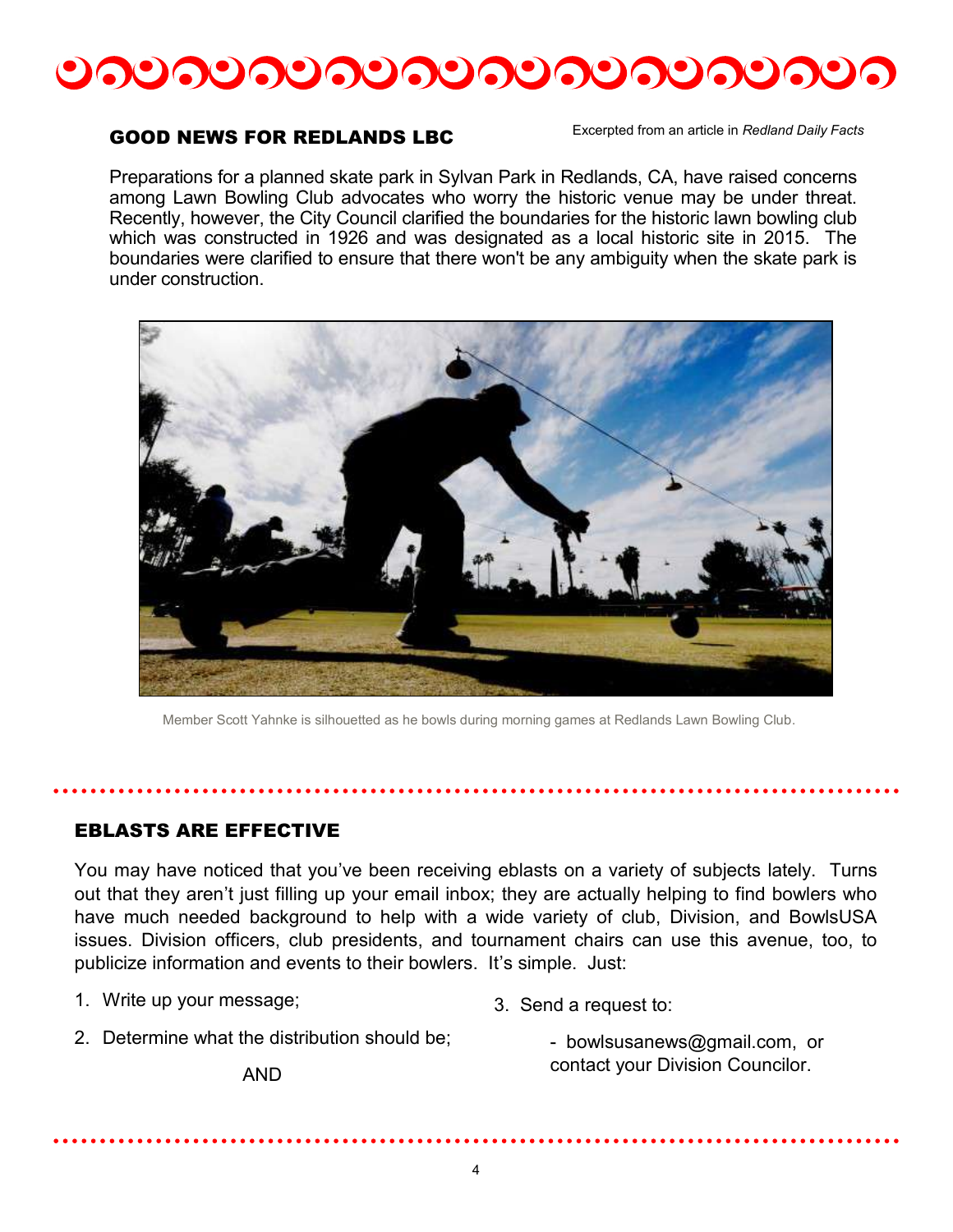

#### **THE HISTORY OF TAYLOR BOWLS. Part 3**

Courtesy of Grant Heron, Owner of Taylor Bowls

Editor's Note: This segment of the Taylor Bowls story picks up where we left off last month which covered how the bowl is manufactured and tested.

The bowls are now polished in a buffing machine and then engraved with the Company's logo and the serial number denoting the size and weight of the bowl. An individual distinguishing logo or emblem and also the official stamp of World Bowls is engraved to show that the bowls comply with the regulations. The bowls are then painted, subjected to a final inspection, and polished again before packing.



The material used for coloured bowls is different from that used for black and brown bowls, due to the requirement that coloured bowls need to be colour stable under ultra violet conditions and not suffer too much from fading. Taylor's have pioneered a melamine formaldehyde material which is colour stable and tougher than phenolic formaldehyde.

#### **Introduction of coloured bowls to the market**

Taylor's introduced colour bowls to the market in 1998 and the first ones made were for the Crown Green market. Since the  $1<sup>st</sup>$  January 1999 the rules for flat green have been changed by World Bowls for the inclusion of coloured bowls. This was agreed to by 34 countries and the one country that objected was Australia due to Bowls Australia being lobbied by the local Manufacturer (Henselite).

Taylor's sponsored a Scottish test team to play in Australia with blue bowls and wearing blue trousers, white tops and shoes. On arrival the Australian Bowling Board objected to them playing with the coloured bowls. The SBA pointed out that the laws of the game allowed a visiting team to play with what was legal in their own country. If the Australians were not going to allow the team to play they were to return home. The Australians backed down and the match went ahead at Warilla in New South Wales. The Scottish Team players were Willie Wood, Alex Marshall and Alex Sneddon. To Taylor's delight the team won two of the three matches played. The Caledonian Society of Sydney arrived to support them, Fox Television was delighted with the colours and Esanda Bank, the sponsor, was equally happy. Bowls Australia saw the over whelming response from the audience and adopted coloured bowls into their game. Australia is the biggest market in the world for coloured bowls and clothing. Three years after this event the Hensel company started to make coloured bowls.

**Editor-in-Chief note:** The continued history of Taylor Bowls will appear in upcoming issues of the BowlsUSA Newsletter. Topics will include: the bias explained, and the need for different bowl models.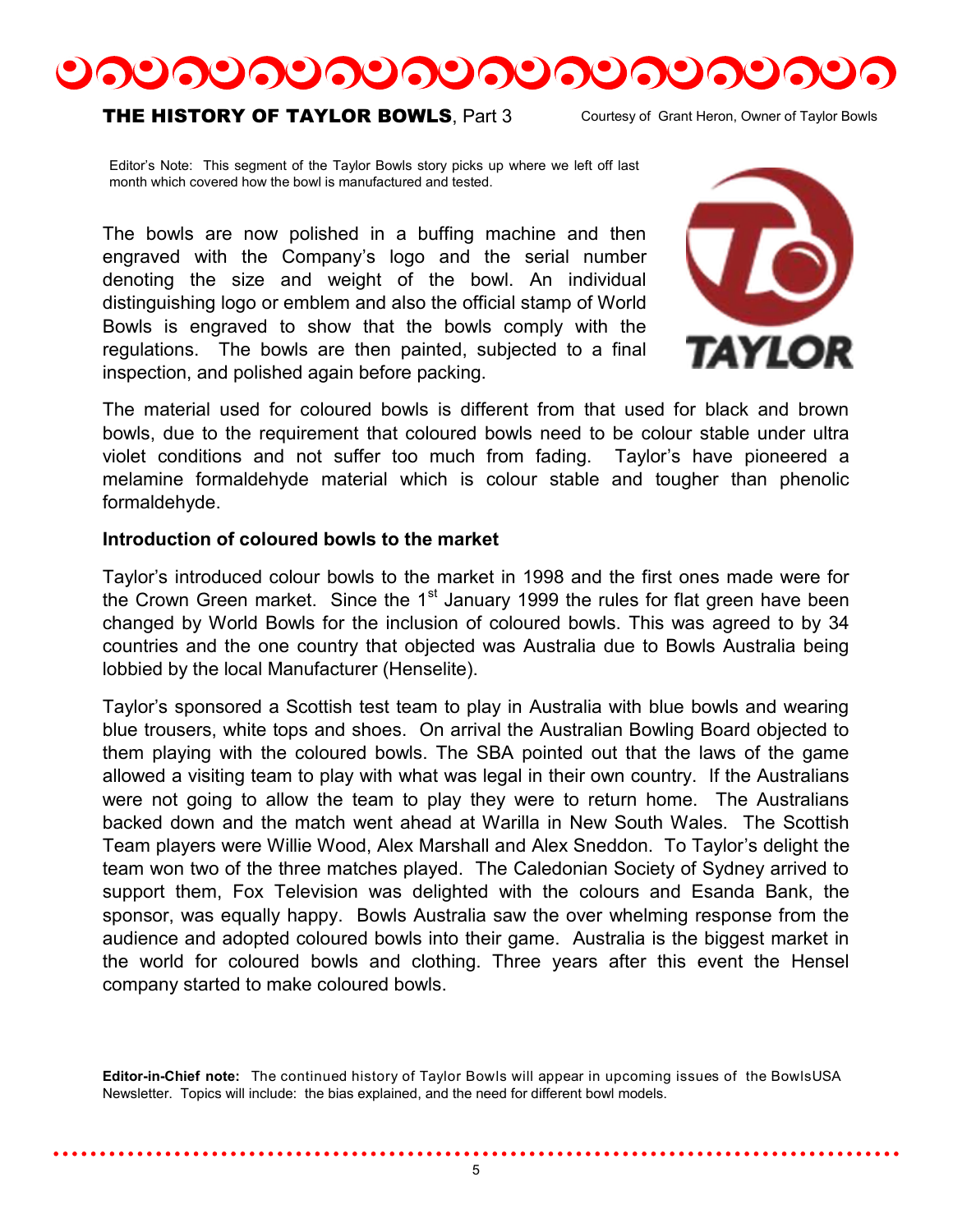# <u>ಲನಲನಲನಲನಲನಲನಲನಲನಲನಲ</u>

# **BOWLS USA CALL FOR**

# **SELECTORS APPLICATIONS**

Bowls USA is seeking to assemble a new cadre of Teams USA selectors through an open application process that will identity *male and female candidates* from across the country. We would like candidates who are eager to give their knowledge and bowls experience back to the community.

The selectors should have a passion and commitment to take on the important task to identify and evaluate talented players and select the best team to represent the U.S. in international competitions. Interested individuals should review the revamped process, qualifications and job description that is linked below and soon to be on the website -- [www.bowlsusa.us](http://r20.rs6.net/tn.jsp?f=001-t7zu5HG0RpQCRja4nKxal3VYXmd8JA5te0C3KKp7lutMQ6tzeiOeY9wNI9NIO8ctMNlgXIFp3pKQzmGbikJQlHeADN_vtGr-HS5CKylydfxjDPyw5K_LIDTliI_lyfFVb96cgaJoyhBx22RYuAhQw==&c=6gpoXAbaLDaarnB_CyYvs1MNFmyYoJLMdGsKaftOVeknSdfP2DlAtQ==&ch=tElCcYVWTydzT) --

There needs to be a strong team of selectors in place to build a strong Team USA to represent us in international competition.

The time to act is now by either applying yourself, or by tapping someone on the shoulder and encouraging them to do so.

The deadline for receiving applications is **April 30, 2018**.

Review of selector applications and final decisions will be made by the Bowls USA Council and will be announced by **June 1, 2018**.

Your help and action are greatly appreciated.

#### **[Application for Selector both Men and Women](http://r20.rs6.net/tn.jsp?f=001-t7zu5HG0RpQCRja4nKxal3VYXmd8JA5te0C3KKp7lutMQ6tzeiOeY9wNI9NIO8cLzmJ5Yh2-trlVZMg_AZyzd_FdtMdUTAlFN6Juhz5JjNlseB-GMr_tSz4irnRbCg-_P_ZBsh0SvaCc_8mFZD8i00gK--yaPB0pZh_b4GfpM-mn7vqCFZN5SKuJK2kuU9PWb09mg4TS1-LIwvQJaE76_Cmd_uDk2-o1u1q)**

**[Details of Selectors/Selection](http://r20.rs6.net/tn.jsp?f=001-t7zu5HG0RpQCRja4nKxal3VYXmd8JA5te0C3KKp7lutMQ6tzeiOeY9wNI9NIO8c7Nt3iWyMdEsHeA52bsmJEfV-_aglxwsT5iS3gXAAJuvZ4KkWKNaFxZxHL2qNmpkAwbwbbWHfevXaa63dMdH7RH98nNxInIsG-iildpAZM4N9LR7WzEqOTn5zYIphdZu4yMGcZPIapEy5Jnh9RKldz3zs5E9VE3MYqfhx)**

**[process, qualifications and job description](http://r20.rs6.net/tn.jsp?f=001-t7zu5HG0RpQCRja4nKxal3VYXmd8JA5te0C3KKp7lutMQ6tzeiOeY9wNI9NIO8c7Nt3iWyMdEsHeA52bsmJEfV-_aglxwsT5iS3gXAAJuvZ4KkWKNaFxZxHL2qNmpkAwbwbbWHfevXaa63dMdH7RH98nNxInIsG-iildpAZM4N9LR7WzEqOTn5zYIphdZu4yMGcZPIapEy5Jnh9RKldz3zs5E9VE3MYqfhx)**

SPRING IS IN THE AIR AT MILWAUKEE LAKE PARK LBC

Contributed by Glorianne Mather

The grass isn't yet green and the trees are still bare, but that's not keeping the Milwaukee Lake Park Lawn Bowling Club from getting ready for another successful lawn bowling season. A new fence banner and brochure boxes have been posted to get the pre/early-season marketing rolling. The Club is looking forward to May when they can get the games underway.

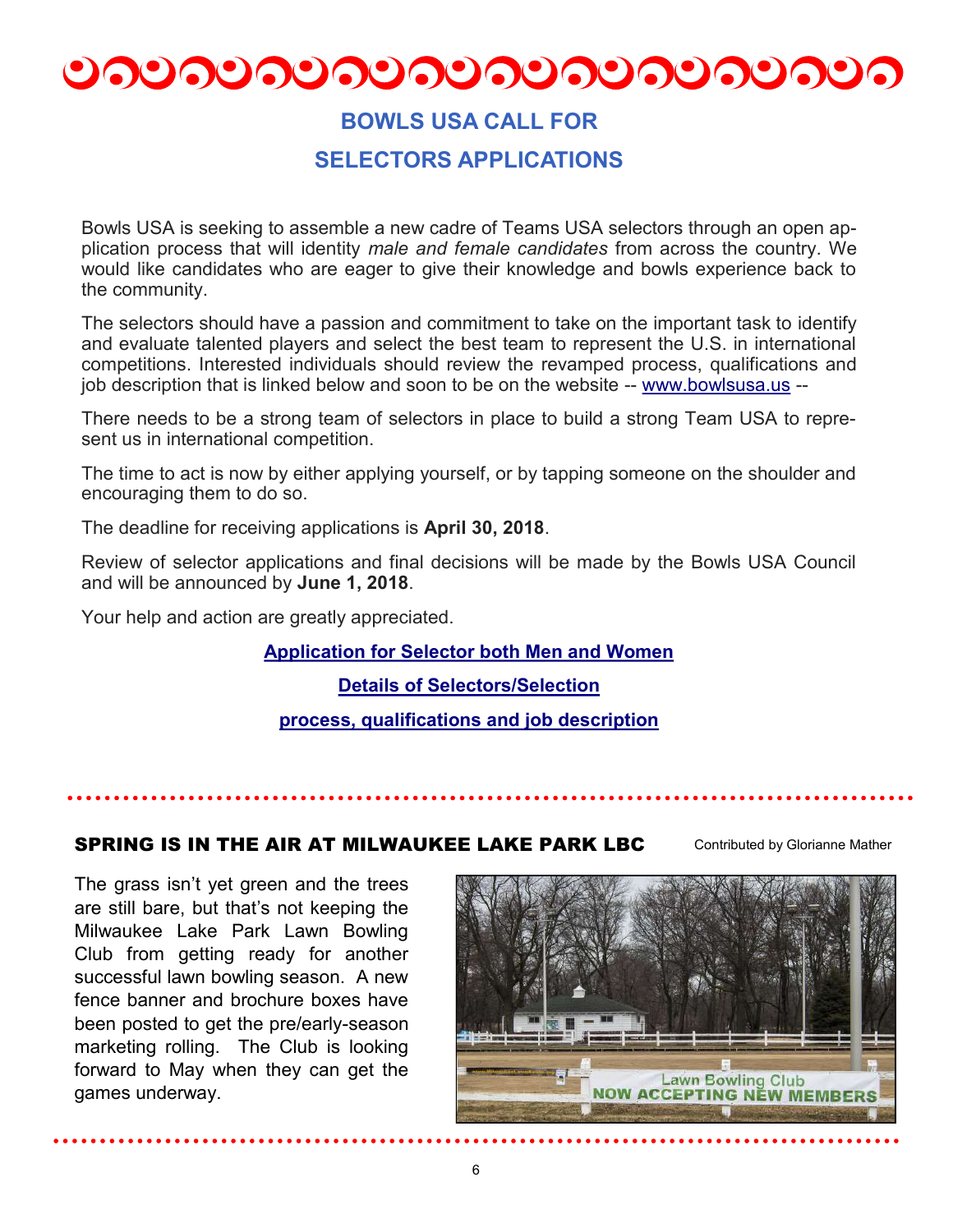

### DRILL TO IMPROVE YOUR SKILL





Send it in to your Division editor as listed below: **Central**: Glorianne Mather, [gloriannemather@yahoo.com](mailto:gloriannemather@yahoo.com) **PIMD**: James Corr, [timbhoy71@sbcglobal.net](mailto:timbhoy71@sbcglobal.net) **Northeast**: Alex Last, [alex.last@yahoo.com](mailto:alex.last@yahoo.com) **Northwest**: Bob Wells, [rfwells1@yahoo.com](mailto:rfwells1@yahoo.com) **South Central**: Ron Rollick, [dbsgrnkeg](mailto:dbsgrnkegler63@outlook.com)[ler63@outlook.com](mailto:dbsgrnkegler63@outlook.com) **Southeast**: Gary Higgins, [garryhiggins@rogers.com](mailto:garryhiggins@rogers.com)

**Southwest**: Cynthia Murray, [cnthmurray@gmail.com](mailto:cnthmurray@gmail.com) **Editor-in-Chief**: Georgie Deno, [postdeno@gmail.com](mailto:postdeno@gmail.com)

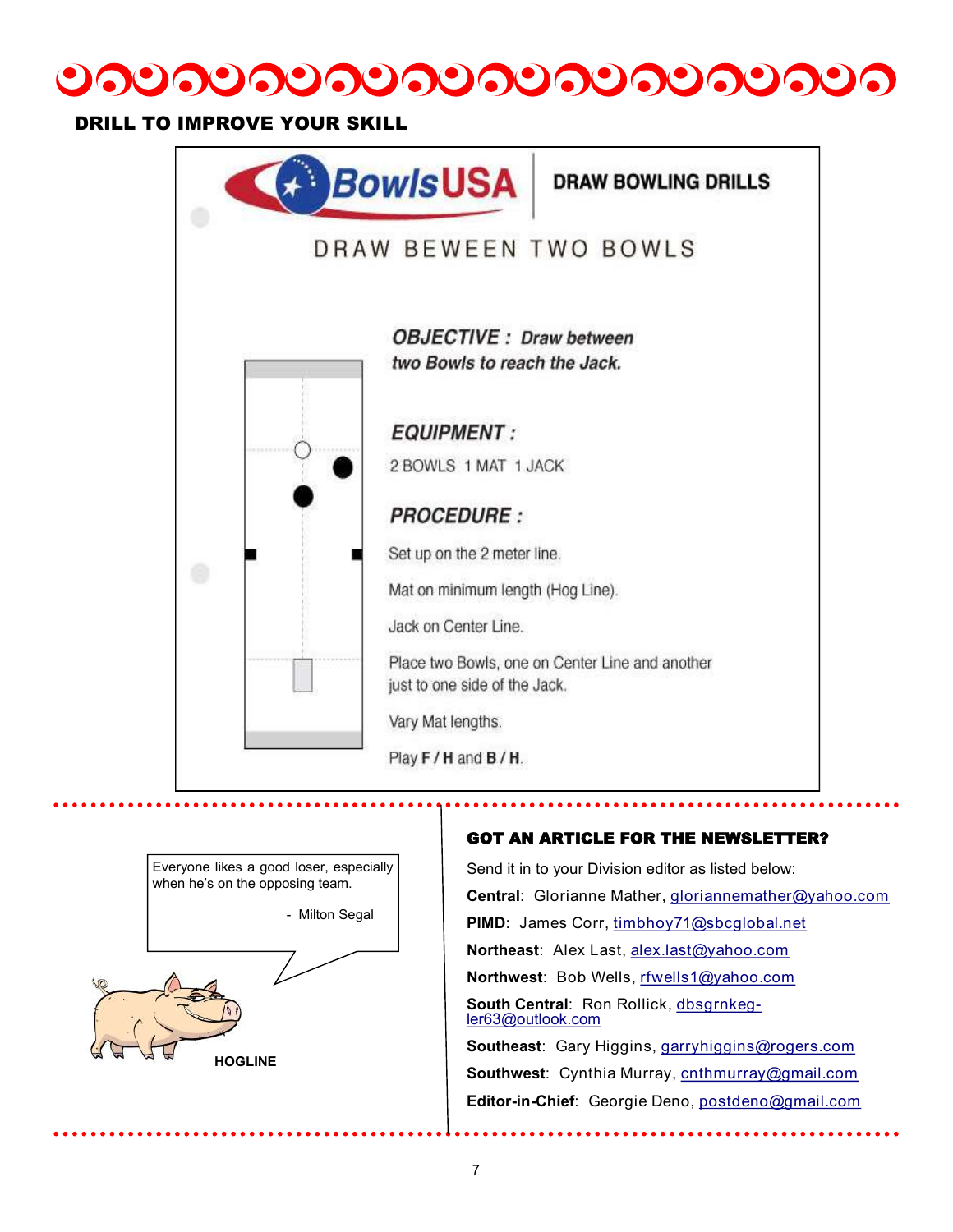

#### **FAREWELL TO OUR BOWLING FRIENDS**

**Reinie Kramer** was Vice President and Tournament Director at the Laguna Beach LBC when he passed away in February. He always said that he wanted to die on the lawn bowling



green. That didn't happen, but the day before his passing, he was rolling the last bowl in a club tournament when he took the jack to the ditch, scoring five points to win the game! A fitting departure. You will be missed, Reinie.

**Demetrio Arevalo, Jr.**, found lawn bowling at the Oxnard Joslyn LBC in 2013 and was a member through 2017. "Demo" (as he was nicknamed) developed into a very good bowler and participated

in many tournaments, Gold Coast League competition, and took part in other club activities. He passed away in January. Your many lawn bowling friends miss you, Demo.



# JEFFERSON PARK LAWN BOWLING CLUB, SEATTLE

The Spring Rolls League is fresh!



#### I DON'T GET THE NEWSLETTER!

Do you ever hear this comment? It's usually followed by "I don't know why I don't get it."

Well, friends, there are a couple of reasons for this: either your pal is not a BowlsUSA member, or they *unsubscribed* from the BUSA newsletter at some time in the past.

Not to worry, we can get your pal back in the loop without any problem and make you look totally savvy at the same time. Tell your friend to go to the **BUSA website** and subscribe on the Newsletter Page or have them send an email to [news@bowlsusa.us.](file:///C:/Users/Georgeann/Downloads/news@bowlsusa.us)

Everyone is welcome to get the BUSA Newsletter, member or not. Along with the newsletter subscribers receive BUSA notices and announcements. We try to identify those with "BUSA" in the subject line to be sure you know they are from a safe source.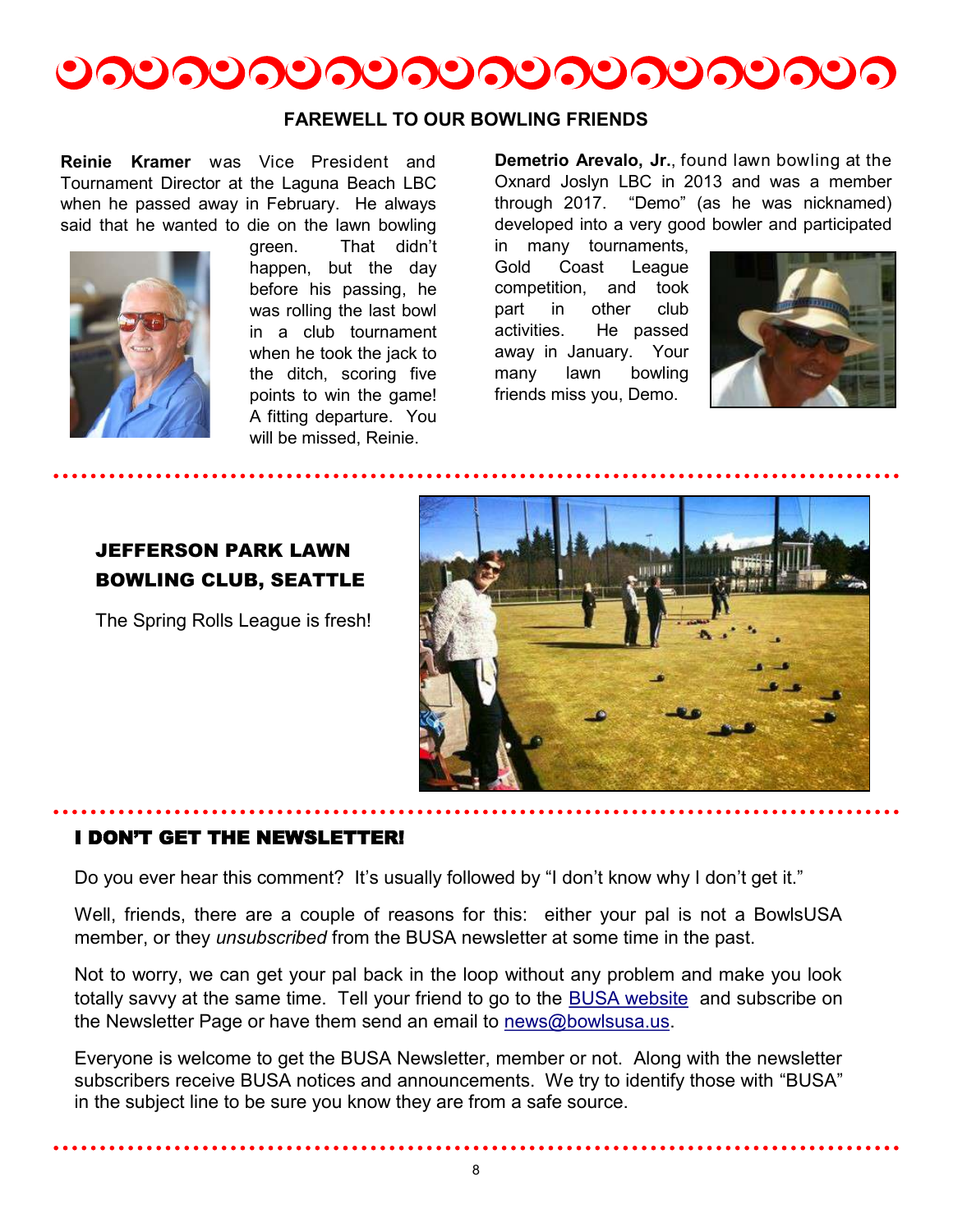

#### **Women's Events**

Fours - 4/21 & 4/22, Saturday & Sunday

Pairs - 4/23 & 4/24, Monday & Tuesday

Singles - 4/25 & 4/26, Wednesday & Thursday

> \*All events to be played at Santa Anita Lawn Bowling Green.

#### SW OPEN COMING UP THIS MONTH



#### **Men's Events**

Pairs - 4/21 & 4/22, Saturday & Sunday

Fours - 4/23 & 4/24, Monday & Tuesday

Singles - 4/25 & 4/26, Wednesday & Thursday

> **\*** Daily raffle prize drawings.

**\***Newly trained markers for singles.

Entry deadlines are: Women's events, 4/14; Men's events, 4/16.

Looking for a team/teammate? Men contact Scott Roberts, **[scottroberts1269@gmail.com](mailto:scottroberts1269@gmail.com)**. Women contact Heather Stewart, **[heatherstewart78@gmail.com](mailto:heatherstewart78@gmail.com)**.

### UPCOMING MAJOR TOURNAMENTS SCHEDULE

Watch this section in future issues for the latest updates on major tournaments. As available, we'll list the tournament dates, locations, entry deadlines, and a link/website where you can find more information.

**Southwest Division Open,** 4/21 to 4/26/18. Arcadia, CA. See the flyer on this page. Check for more info **[here](http://www.swlawnbowls.org)**[.](http://www.swlawnbowls.org)

**Central Division Open,** Pairs, 7/7 - 7/8; Singles, 8/4 - 8/5, Milwaukee Lake Park LBC, WI. Watch for more info **[here](http://www.lawnbowlscentral.com/?page_id=1786)**[.](http://www.lawnbowlscentral.com/?page_id=1786)

**Northeast Division Open**, 8/18 to 8/23/18 at Skytop and Buck Hill Falls, PA. Watch for more info **[here](http://www.bowlsnortheast.com/2018-tournament-schedule.html)**.

**Northwest Open Team Tournament**, 9/8 to 9/9/18 at Jefferson Park LBC, Seattle, WA. Watch for more info **[here](http://www.bowlsnw.com/2018-tournaments.html)**[.](http://www.bowlsnortheast.com/2018-tournament-schedule.html)

**U. S. Open of Lawn Bowls**, 11/2 to 11/10/18, hosted by South Central Division. Watch for more info **[here](https://www.scdlawnbowls.com/2018-us-open)**.

**U. S. National Championships**, 11/25 to 12/1/18 hosted at Sun City Center, FL. This tournament requires competing in your Division's qualifying rounds.

**PIMD**, All PIMD-sponsored tournaments are open to out-of-division BowlsUSA members. Check their webpage **[here](http://www.pimdlawnbowls.org)** for the calendar of Division-sponsored tournaments indicated by the orange background.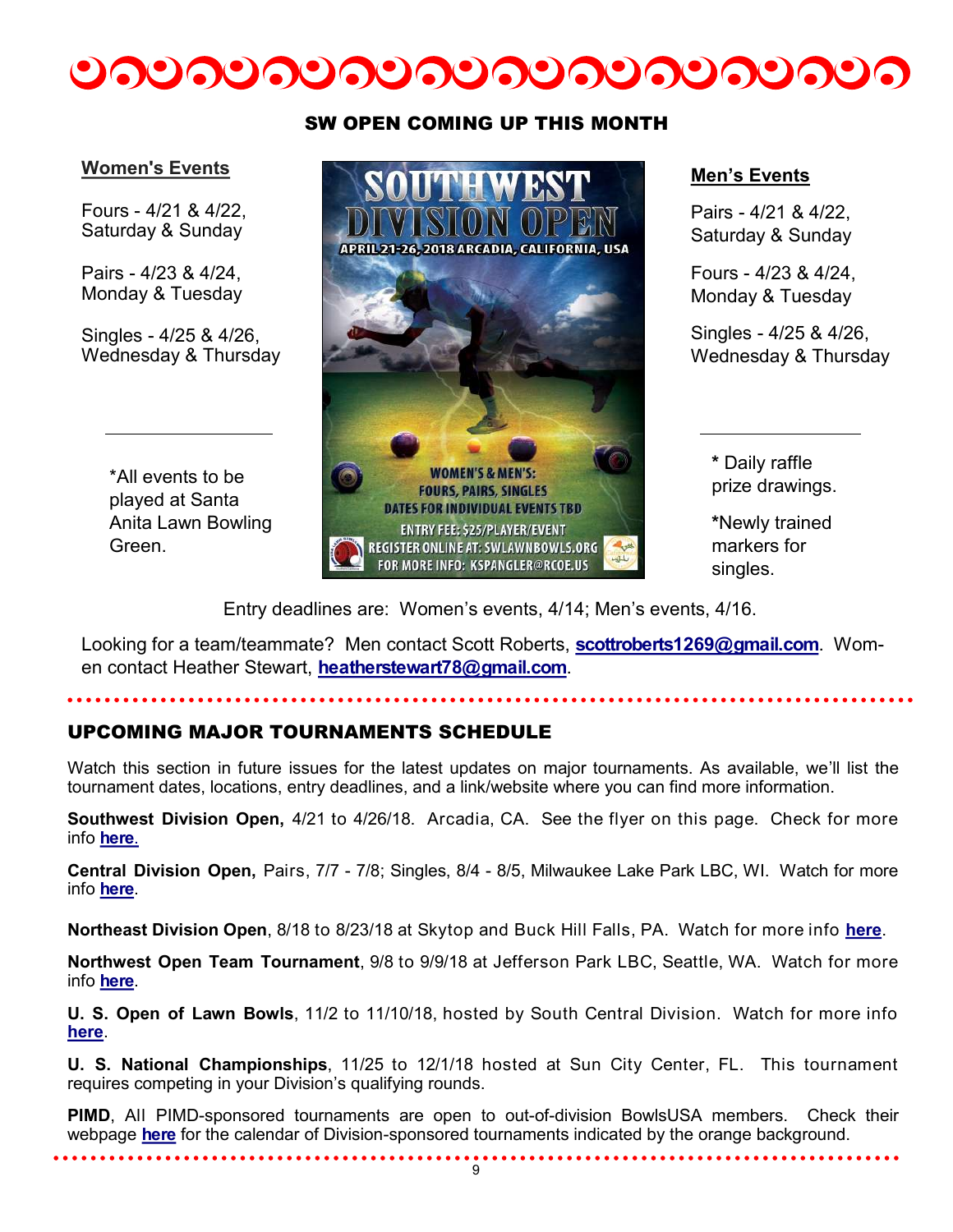

# **2018 Northeast Division Open**

Come join us at the 2018 Northeast Division Open at two of our beautiful and scenic lawn bowling greens in the Poconos, PA!

We will be hosting Triples, Pairs & Singles.

\*\*Teams can be mixed with men & women\*\*





# **SKY TOP LODGE, PA BUCK HILL FALLS, PA**

| Dates:                | Saturday, August 18 - Thursday, August 23, 2018 |                                                                                                                                                                                                                                                                                                |        |
|-----------------------|-------------------------------------------------|------------------------------------------------------------------------------------------------------------------------------------------------------------------------------------------------------------------------------------------------------------------------------------------------|--------|
|                       | <b>Triples:</b>                                 | August 18-19, 2018 (Saturday & Sunday)                                                                                                                                                                                                                                                         |        |
|                       | Pairs:                                          | August 20-21, 2018 (Monday & Tuesday)                                                                                                                                                                                                                                                          |        |
|                       | <b>Singles:</b>                                 | August 22-23, 2018 (Wednesday & Thursday                                                                                                                                                                                                                                                       |        |
| Draw:                 | Skytop.                                         | Triples & Pairs draws will be made on Tuesday, August 14. This info<br>will be posted on the NED website by Wednesday, August 15, and by<br>email regarding which green to report to on Day 1 of each event. Day<br>2 of Triples & Pairs will be held at Buck Hill Falls with Day 2 Singles at |        |
| <b>Locations:</b>     |                                                 | Skytop Lodge: 1 Skytop Lodge Road, Skytop, PA 18357<br>Buck Hill Falls: 270 Golf Drive, Buck Hill Falls, PA 18323<br>NOTE: The greens are approximately 5 miles apart.                                                                                                                         |        |
| <b>Entries:</b>       |                                                 | Click <b>here</b> for instructions and entry form.                                                                                                                                                                                                                                             |        |
| Lodging:<br>Airports: |                                                 | Click here for information on accommodations.                                                                                                                                                                                                                                                  |        |
|                       |                                                 | Newark International Airport (1.5 hrs/90 mi)<br>-Barre/Scranton International Airport (48 mins/42 mi<br>Lehigh Valley International Airport (1 hr/57 mi)                                                                                                                                       | Wilkes |
|                       |                                                 |                                                                                                                                                                                                                                                                                                |        |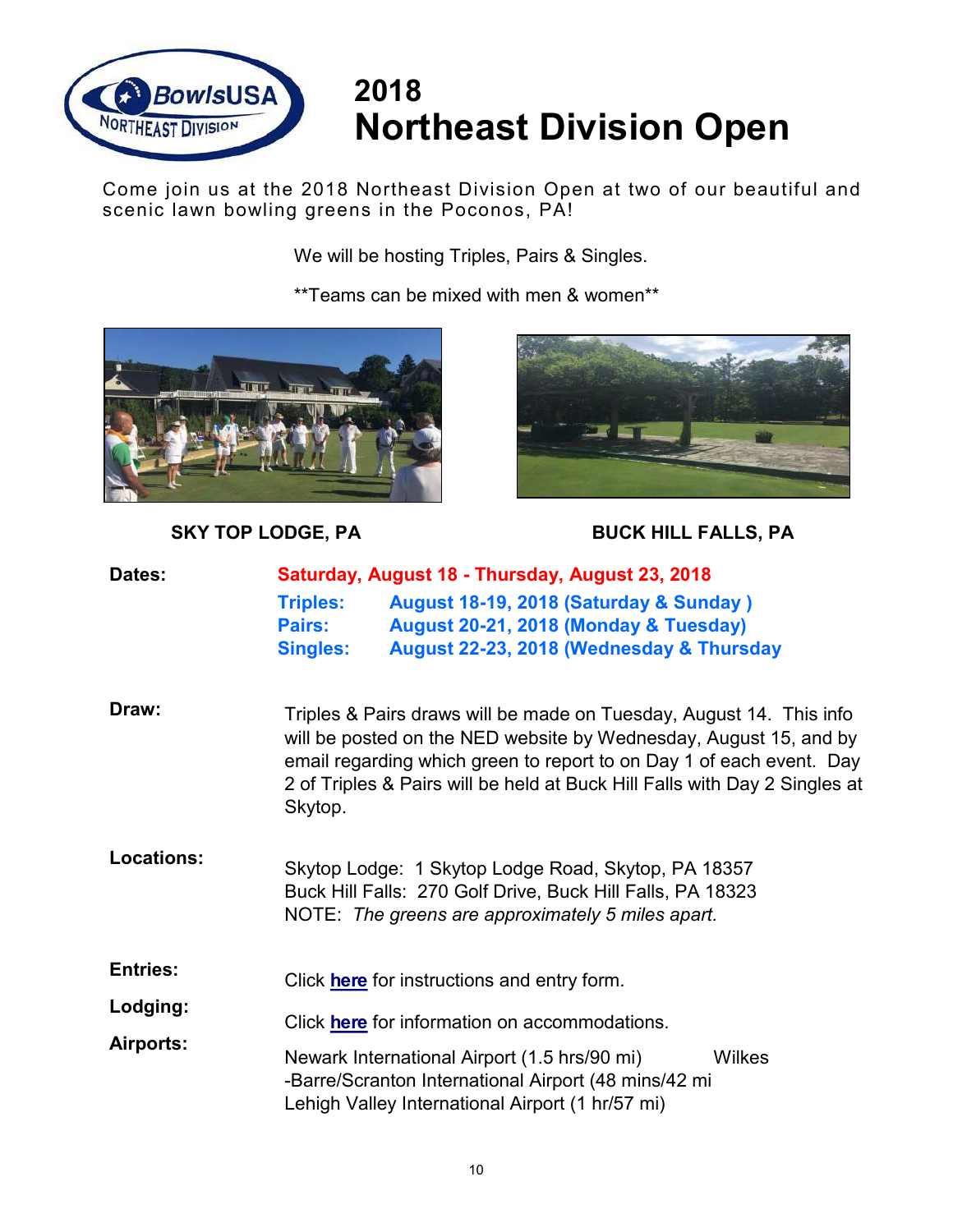



### **Grant Program**

The **Mission** of the Grant Program is to provide funds for 100% Bowls USA clubs to promote club development and to assist recruiting and retaining members. Grant funds may be used for projects that are intended to attract new members or to improve the playing experience of the club.

The **Goal** of the program is to allocate funds equally across divisions, if possible. The total amount of grant funds available for 2018 is \$10,000.

#### **Guidelines:**

All 100% clubs within a division are eligible for grants.

The grant application deadline is June 30, 2018.

The three-member Grant Committee shall review all grant applications for merit.

Grants may be fully or partially funded based on a review of the proposed project costs.

Grants may be fully or partially funded based on the total number of grant requests.

Grants may be used for projects that are intended to attract new members such as advertising, signage, Open Houses, youth programs, pamphlets and flyers, etc.

Grants may be used for projects to improve the playing experience of the club such as greens improvements, equipment repairs, club house repairs, or rink equipment such as mats, bowls gatherers, score frames, etc.

Grant money will not be provided for food or refreshments.

Grant recipients must submit a follow-up report on the success of the project to the Grant Committee by December  $15<sup>th</sup>$ , 2018 and to the Bowls USA newsletter. Non-receipt of a follow-up report may put the club in jeopardy of receiving further grants.

#### **Questions?**

Send an email to *[peacecorps.ginger@gmail.com](mailto:peacecorps.ginger@gmail.com?subject=2018%20BowlsUSA%20Grant%20Program)* with your questions about this program and the application process. Include a telephone number and times to call if you would prefer a phone call.

Click [here](http://www.bowlsusa.us/grant-program.html) to go to the website where you can download the new 2018 Grant Program application and the format for the proposed budget for funds usage.

[**Editor's note:** 2018 marks the third year of the 100% BowlsUSA Club Grant Program. In 2017, at least one club in each division received a grant. The executive board has approved \$10,000 for 2018, and all 100% BowlsUSA clubs are encouraged to consider applying. If your club is not 100% BowlsUSA, you may want to consider becoming one. Here are some ways that the 2017 grant program recipients used their grants: advertising and purchase of club equipment, repair of backboards and rakes, a fence banner and membership drive, new fencing, clubhouse equipment, greens mower, and greens maintenance in preparation for hosting the U.S. Open.]